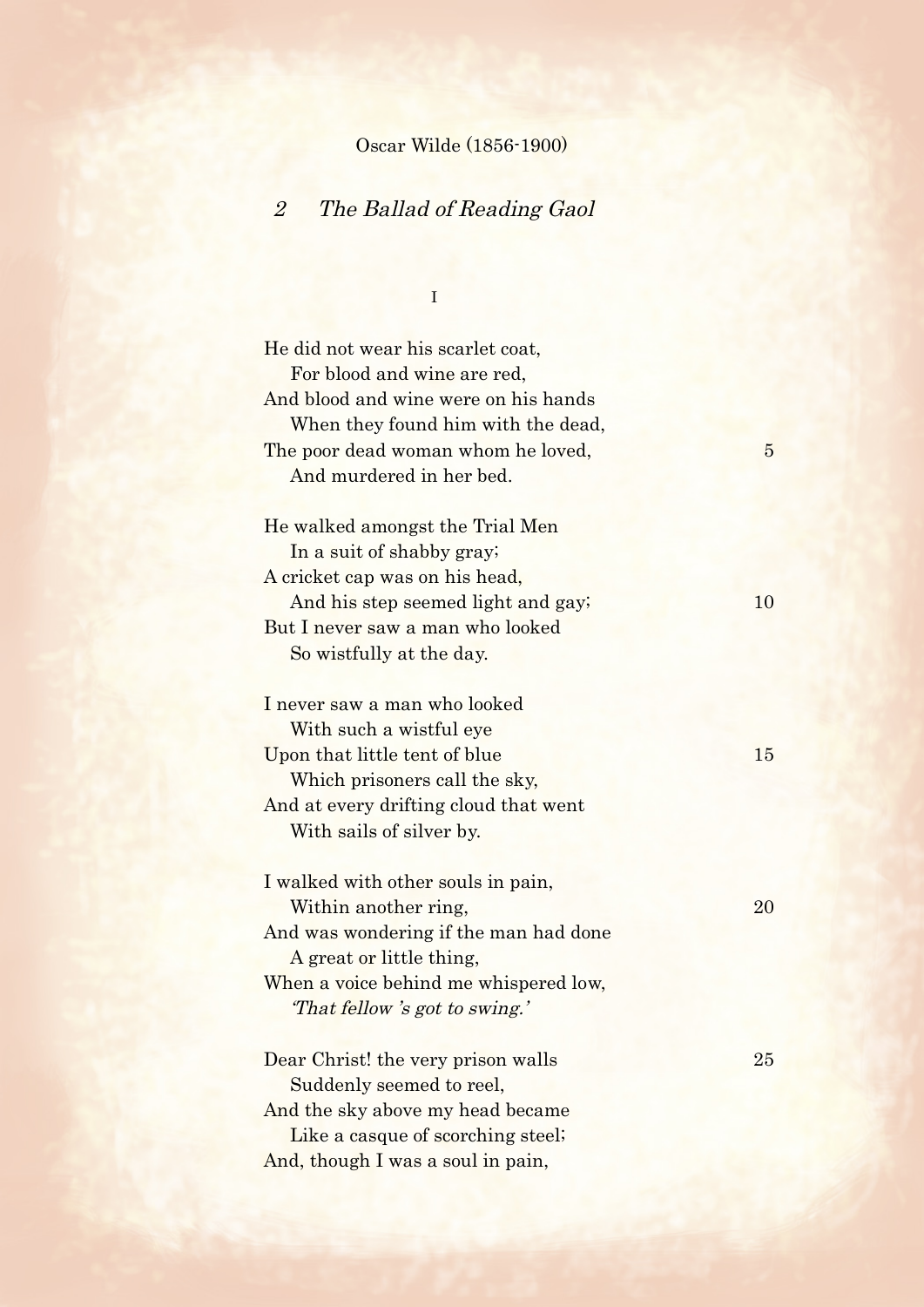| My pain I could not feel.                                                                       | 30 |
|-------------------------------------------------------------------------------------------------|----|
| I only knew what hunted thought<br>Quickened his step, and why<br>He looked upon the garish day |    |
| With such a wistful eye;                                                                        |    |
| The man had killed the thing he loved,<br>And so he had to die.                                 | 35 |
| Yet each man kills the thing he loves,                                                          |    |
| By each let this be heard,                                                                      |    |
| Some do it with a bitter look,                                                                  |    |
| Some with a flattering word,                                                                    | 40 |
| The coward does it with a kiss,                                                                 |    |
| The brave man with a sword!                                                                     |    |
| Some kill their love when they are young,                                                       |    |
| And some when they are old;                                                                     |    |
| Some strangle with the hands of Lust,                                                           | 45 |
| Some with the hands of Gold:                                                                    |    |
| The kindest use a knife, because                                                                |    |
| The dead so soon grow cold.                                                                     |    |
| Some love too little, some too long,                                                            |    |
| Some sell, and others buy;                                                                      | 50 |
| Some do the deed with many tears,                                                               |    |
| And some without a sigh:                                                                        |    |
| For each man kills the thing he loves,                                                          |    |
| Yet each man does not die.                                                                      |    |
| He does not die a death of shame                                                                | 55 |
| On a day of dark disgrace,                                                                      |    |
| Nor have a noose about his neck,                                                                |    |
| Nor a cloth upon his face,                                                                      |    |
| Nor drop feet foremost through the floor                                                        |    |
| Into an empty space.                                                                            | 60 |
| He does not sit with silent men                                                                 |    |
| Who watch him night and day;                                                                    |    |
| Who watch him when he tries to weep,                                                            |    |
| And when he tries to pray;                                                                      |    |
|                                                                                                 |    |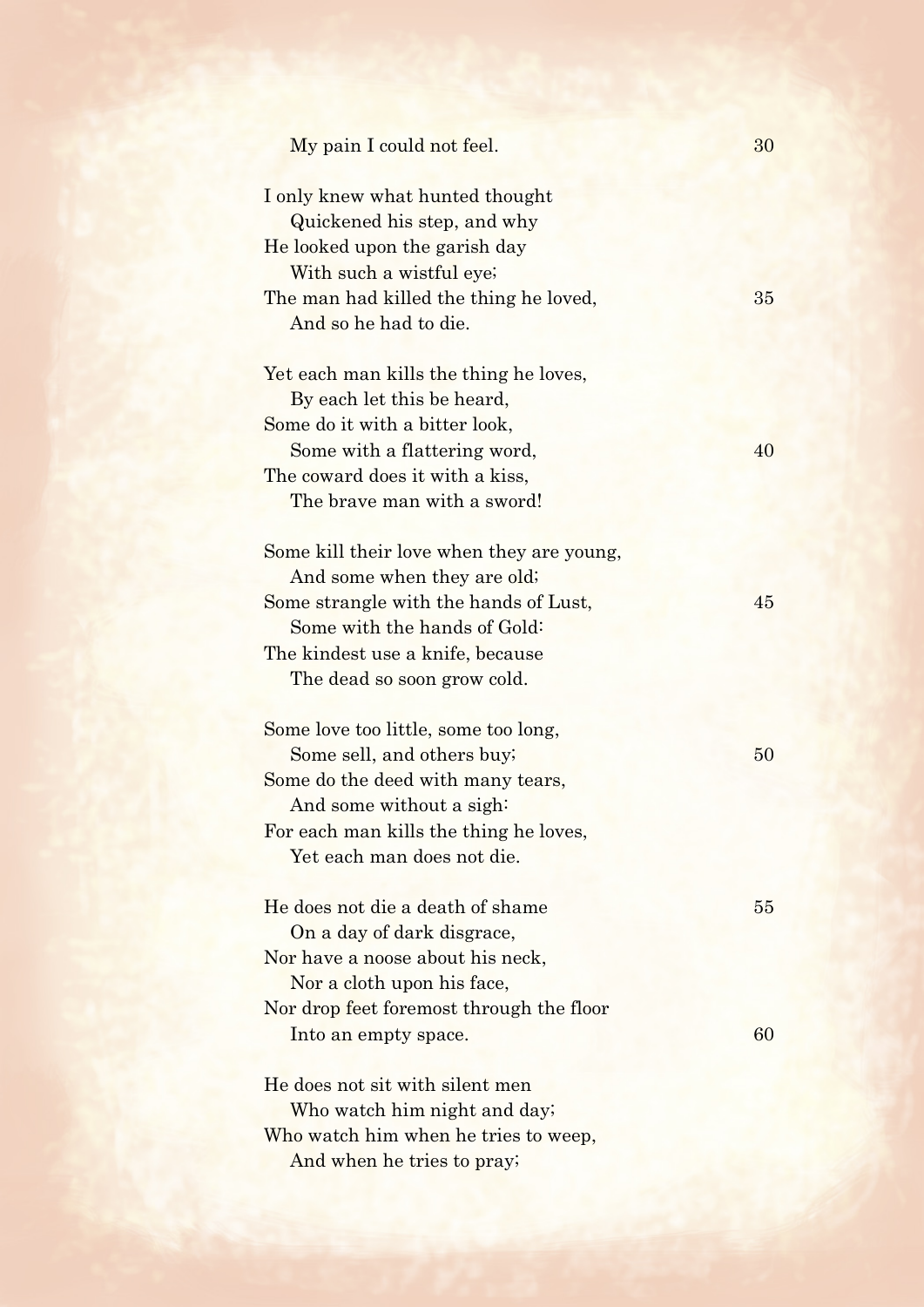| Who watch him lest himself should rob<br>The prison of its prey.                                                                             | 65 |
|----------------------------------------------------------------------------------------------------------------------------------------------|----|
| He does not wake at dawn to see<br>Dread figures throng his room,<br>The shivering Chaplain robed in white,<br>The Sheriff stern with gloom, | 70 |
| And the Governor all in shiny black,<br>With the yellow face of Doom.                                                                        |    |
| He does not rise in piteous haste<br>To put on convict-clothes,                                                                              |    |
| While some coarse-mouthed Doctor gloats, and notes<br>Each new and nerve-twitched pose,                                                      | 75 |
| Fingering a watch whose little ticks<br>Are like horrible hammer-blows.                                                                      |    |
| He does not know that sickening thirst<br>That sands one's throat, before                                                                    | 80 |
| The hangman with his gardener's gloves<br>Slips through the padded door,                                                                     |    |
| And binds one with three leathern thongs,<br>That the throat may thirst no more.                                                             |    |
| He does not bend his head to hear<br>The Burial Office read,                                                                                 | 85 |
| Nor, while the terror of his soul<br>Tells him he is not dead,                                                                               |    |
| Cross his own coffin, as he moves<br>Into the hideous shed.                                                                                  | 90 |
| He does not stare upon the air<br>Through a little roof of glass:                                                                            |    |
| He does not pray with lips of clay<br>For his agony to pass;                                                                                 |    |
| Nor feel upon his shuddering cheek<br>The kiss of Caiaphas.                                                                                  | 95 |

II

Six weeks our guardsman walked the yard,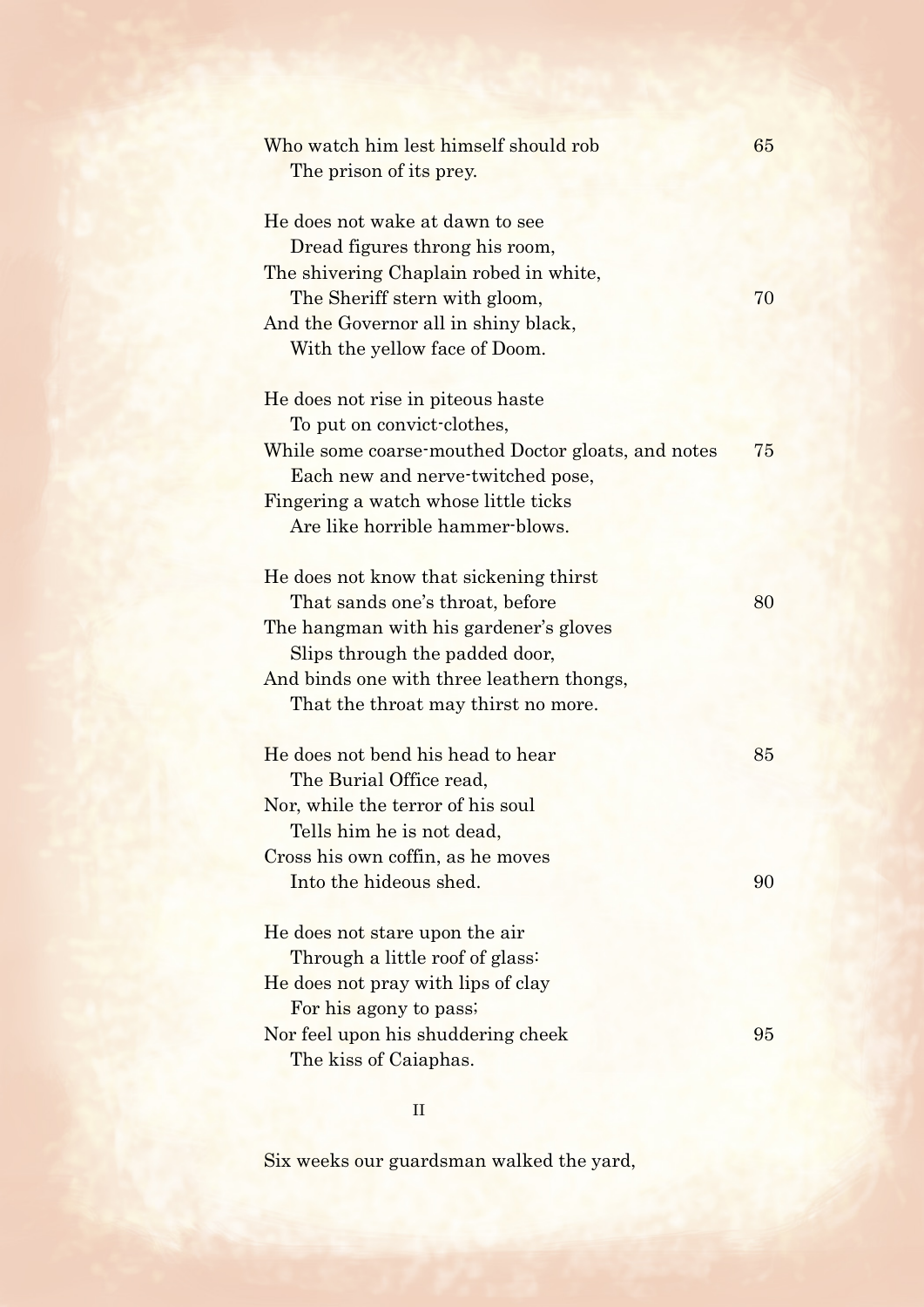| In the suit of shabby grey:                                      |     |
|------------------------------------------------------------------|-----|
| His cricket cap was on his head,                                 |     |
| And his step seemed light and gay,                               | 100 |
| But I never saw a man who looked                                 |     |
| So wistfully at the day.                                         |     |
|                                                                  |     |
| I never saw a man who looked                                     |     |
| With such a wistful eye                                          |     |
| Upon that little tent of blue                                    | 105 |
| Which prisoners call the sky,                                    |     |
| And at every wandering cloud that trailed                        |     |
| Its ravelled fleeces by.                                         |     |
|                                                                  |     |
| He did not wring his hands, as do                                |     |
| Those witless men who dare                                       | 110 |
| To try to rear the changeling Hope                               |     |
| In the cave of black Despair:                                    |     |
| He only looked upon the sun,                                     |     |
| And drank the morning air.                                       |     |
|                                                                  | 115 |
| He did not wring his hands nor weep,<br>Nor did he peek or pine, |     |
|                                                                  |     |
| But he drank the air as though it held                           |     |
| Some healthful anodyne;<br>With open mouth he drank the sun      |     |
| As though it had been wine!                                      | 120 |
|                                                                  |     |
| And I and all the souls in pain,                                 |     |
| Who tramped the other ring,                                      |     |
| Forgot if we ourselves had done                                  |     |
| A great or little thing,                                         |     |
| And watched with gaze of dull amaze                              | 125 |
| The man who had to swing.                                        |     |
|                                                                  |     |
| And strange it was to see him pass                               |     |
| With a step so light and gay,                                    |     |
| And strange it was to see him look                               |     |
| So wistfully at the day,                                         | 130 |
| And strange it was to think that he                              |     |
| Had such a debt to pay.                                          |     |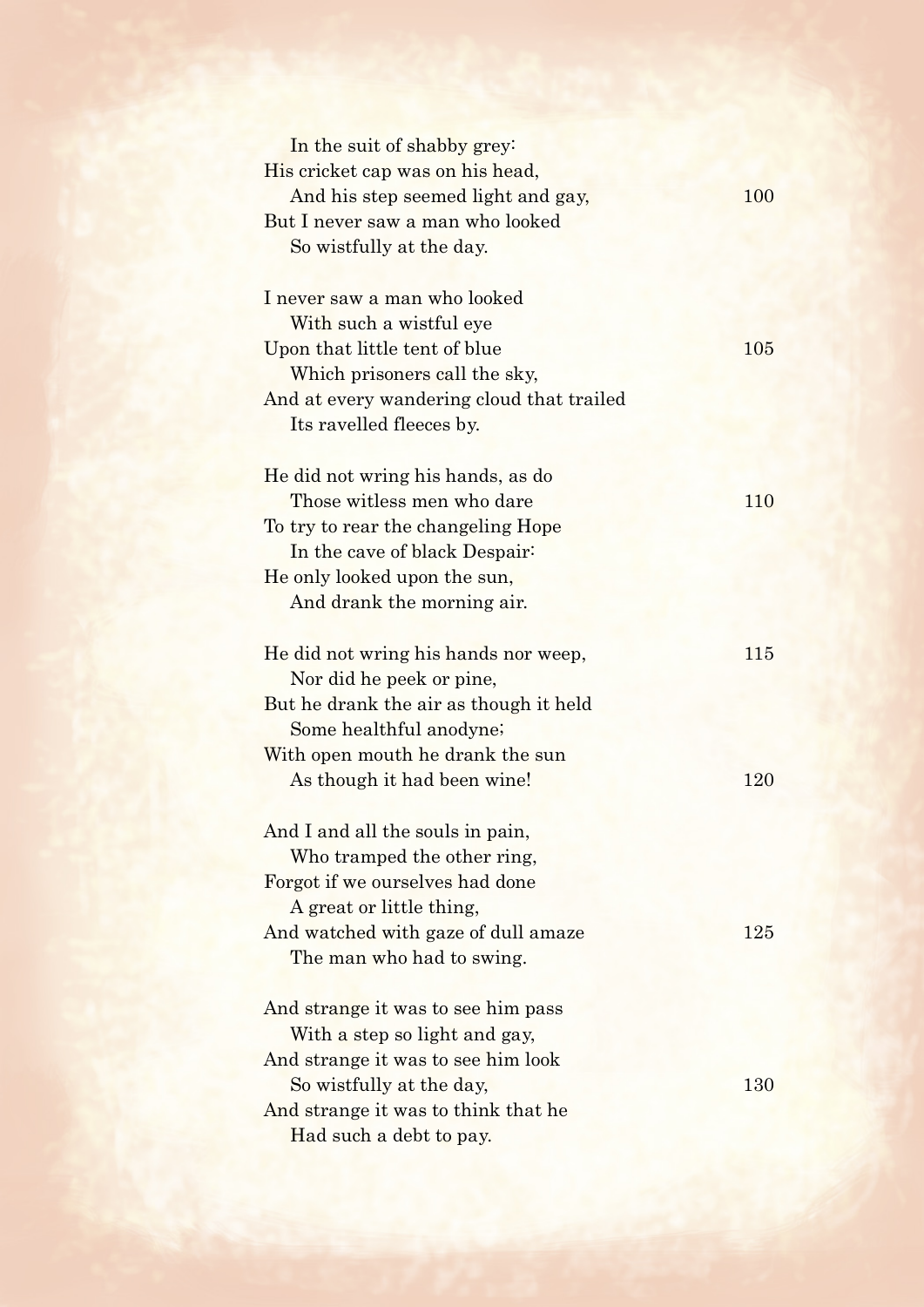| For oak and elm have pleasant leaves<br>That in the spring-time shoot: |            |
|------------------------------------------------------------------------|------------|
| But grim to see is the gallows-tree,<br>With its adder-bitten root,    | 135        |
| And, green or dry, a man must die<br>Before it bears its fruit!        |            |
| The loftiest place is that seat of grace                               |            |
| For which all worldlings try:                                          | <b>140</b> |
| But who would stand in hempen band                                     |            |
| Upon a scaffold high,<br>And through a murderer's collar take          |            |
| His last look at the sky?                                              |            |
|                                                                        |            |
| It is sweet to dance to violing                                        | 145        |
| When Love and Life are fair:                                           |            |
| To dance to flutes, to dance to lutes                                  |            |
| Is delicate and rare:                                                  |            |
| But it is not sweet with nimble feet                                   |            |
| To dance upon the air!                                                 | 150        |
|                                                                        |            |
| So with curious eyes and sick surmise                                  |            |
| We watched him day by day,                                             |            |
| And wondered if each one of us                                         |            |
| Would end the self-same way,                                           |            |
| For none can tell to what red Hell                                     | 155        |
| His sightless soul may stray.                                          |            |
| At last the dead man walked no more                                    |            |
| Amongst the Trial Men,                                                 |            |
| And I knew that he was standing up                                     |            |
| In the black dock's dreadful pen,                                      | <b>160</b> |
| And that never would I see his face                                    |            |
| In God's sweet world again.                                            |            |
| Like two doomed ships that pass in storm                               |            |
| We had crossed each other's way:                                       |            |
| But we made no sign, we said no word,                                  | 165        |
| We had no word to say;                                                 |            |
| For we did not meet in the holy night,                                 |            |
| But in the shameful day.                                               |            |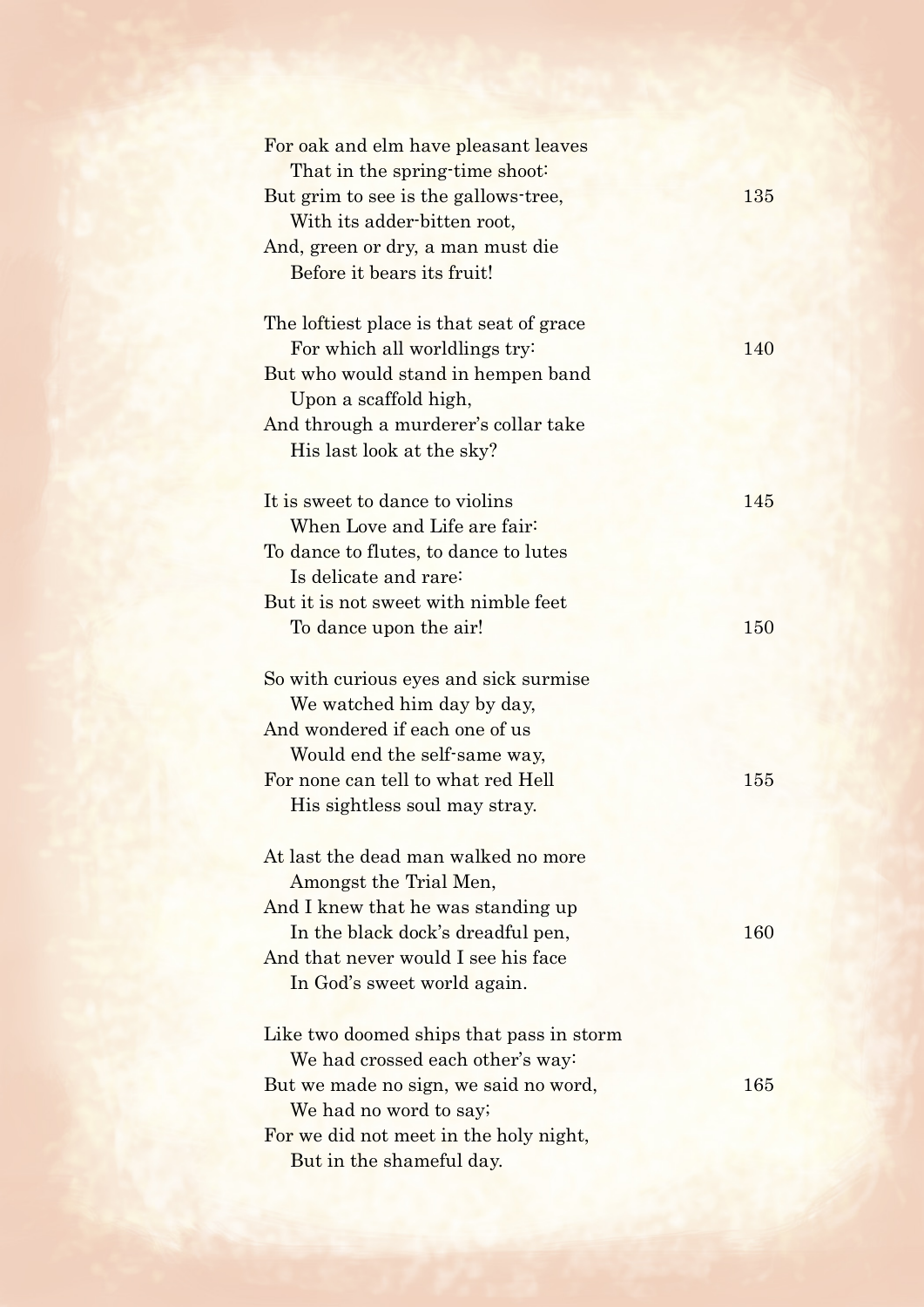| A prison wall was round us both,        |     |
|-----------------------------------------|-----|
| Two outcast men we were:                | 170 |
| The world had thrust us from its heart, |     |
| And God from out His care:              |     |
| And the iron gin that waits for Sin     |     |
| Had caught us in its snare.             |     |
|                                         |     |

## III

| In Debtors' Yard the stones are hard,<br>And the dripping wall is high, | 175 |
|-------------------------------------------------------------------------|-----|
| So it was there he took the air                                         |     |
| Beneath the leaden sky,                                                 |     |
| And by each side a Warder walked,                                       |     |
| For fear the man might die.                                             | 180 |
| Or else he sat with those who watched                                   |     |
| His anguish night and day;                                              |     |
| Who watched him when he rose to weep,                                   |     |
| And when he crouched to pray;                                           |     |
| Who watched him lest himself should rob                                 | 185 |
| Their scaffold of its prey.                                             |     |
| The Governor was strong upon                                            |     |
| The Regulations Act:                                                    |     |
| The Doctor said that Death was but                                      |     |
| A scientific fact:                                                      | 190 |
| And twice a day the Chaplain called,                                    |     |
| And left a little tract.                                                |     |
| And twice a day he smoked his pipe,                                     |     |
| And drank his quart of beer:                                            |     |
| His soul was resolute, and held                                         | 195 |
| No hiding-place for fear;                                               |     |
| He often said that he was glad                                          |     |
| The hangman's hands were near.                                          |     |
| But why he said so strange a thing                                      |     |
| No Warder dared to ask:                                                 | 200 |
| For he to whom a watcher's doom                                         |     |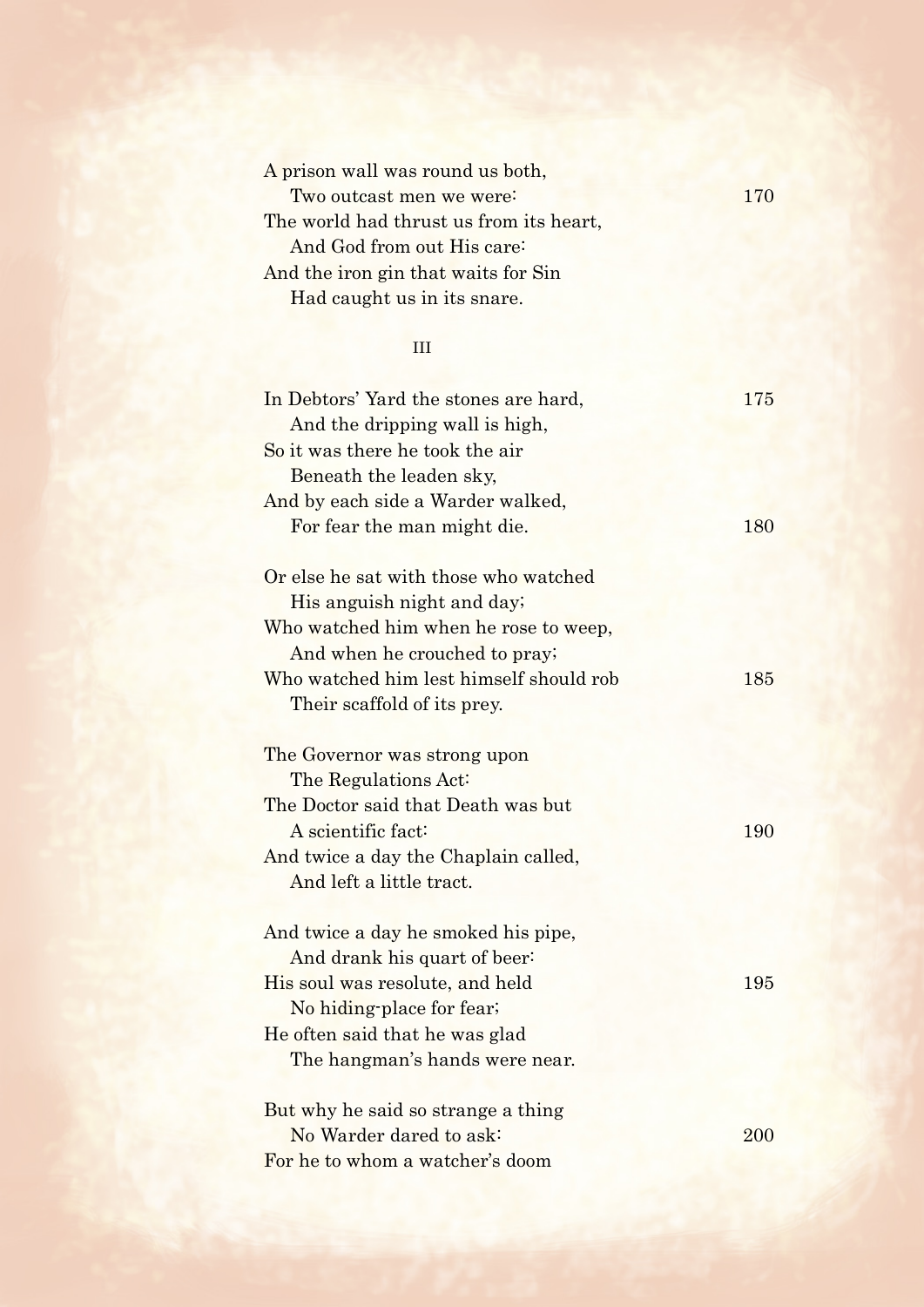| Is given as his task,                                       |     |
|-------------------------------------------------------------|-----|
|                                                             |     |
| Must set a lock upon his lips,<br>And make his face a mask. |     |
|                                                             |     |
| Or else he might be moved, and try                          | 205 |
| To comfort or console:                                      |     |
| And what should Human Pity do                               |     |
| Pent up in Murderers' Hole?                                 |     |
| What word of grace in such a place                          |     |
| Could help a brother's soul?                                | 210 |
|                                                             |     |
| With slouch and swing around the ring                       |     |
| We trod the Fools' Parade!                                  |     |
| We did not care: we knew we were                            |     |
| The Devil's Own Brigade:                                    |     |
| And shaven head and feet of lead                            | 215 |
|                                                             |     |
| Make a merry masquerade.                                    |     |
| We tore the tarry rope to shreds                            |     |
| With blunt and bleeding nails;                              |     |
| We rubbed the doors, and scrubbed the floors,               |     |
| And cleaned the shining rails:                              | 220 |
| And, rank by rank, we soaped the plank,                     |     |
| And clattered with the pails.                               |     |
|                                                             |     |
| We sewed the sacks, we broke the stones,                    |     |
| We turned the dusty drill:                                  |     |
| We banged the tins, and bawled the hymns,                   | 225 |
| And sweated on the mill:                                    |     |
| But in the heart of every man                               |     |
| Terror was lying still.                                     |     |
|                                                             |     |
| So still it lay that every day                              |     |
| Crawled like a weed-clogged wave:                           | 230 |
| And we forgot the bitter lot                                |     |
| That waits for fool and knave,                              |     |
| Till once, as we tramped in from work,                      |     |
| We passed an open grave.                                    |     |
|                                                             |     |
| With yawning mouth the yellow hole                          | 235 |
| Gaped for a living thing;                                   |     |
|                                                             |     |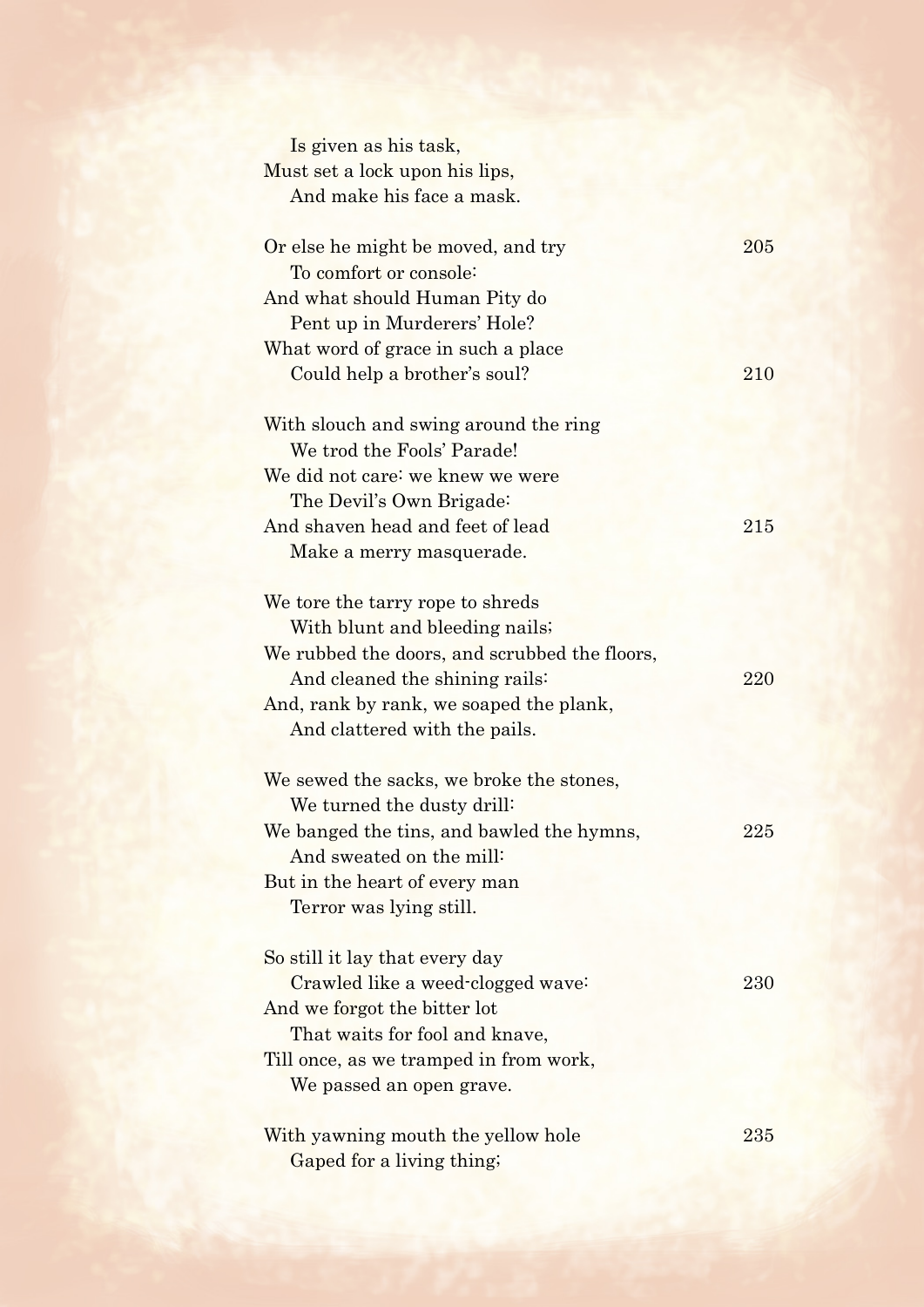| The very mud cried out for blood          |     |
|-------------------------------------------|-----|
| To the thirsty asphalte ring:             |     |
| And we knew that ere one dawn grew fair   |     |
| Some prisoner had to swing.               | 240 |
|                                           |     |
| Right in we went, with soul intent        |     |
| On Death and Dread and Doom:              |     |
| The hangman, with his little bag,         |     |
| Went shuffling through the gloom:         |     |
| And each man trembled as he crept         | 245 |
| Into his numbered tomb.                   |     |
|                                           |     |
| That night the empty corridors            |     |
| Were full of forms of Fear,               |     |
| And up and down the iron town             |     |
| Stole feet we could not hear,             | 250 |
| And through the bars that hide the stars  |     |
| White faces seemed to peer.               |     |
|                                           |     |
| He lay as one who lies and dreams         |     |
| In a pleasant meadow-land,                |     |
| The watchers watched him as he slept,     | 255 |
| And could not understand                  |     |
| How one could sleep so sweet a sleep      |     |
| With a hangman close at hand.             |     |
|                                           |     |
| But there is no sleep when men must weep  |     |
| Who never yet have wept:                  | 260 |
| So we — the fool, the fraud, the knave —  |     |
| That endless vigil kept,                  |     |
| And through each brain on hands of pain   |     |
| Another's terror crept.                   |     |
| Alas! it is a fearful thing               | 265 |
| To feel another's guilt!                  |     |
| For, right within, the sword of Sin       |     |
| Pierced to its poisoned hilt,             |     |
| And as molten lead were the tears we shed |     |
| For the blood we had not spilt.           | 270 |
|                                           |     |

The Warders with their shoes of felt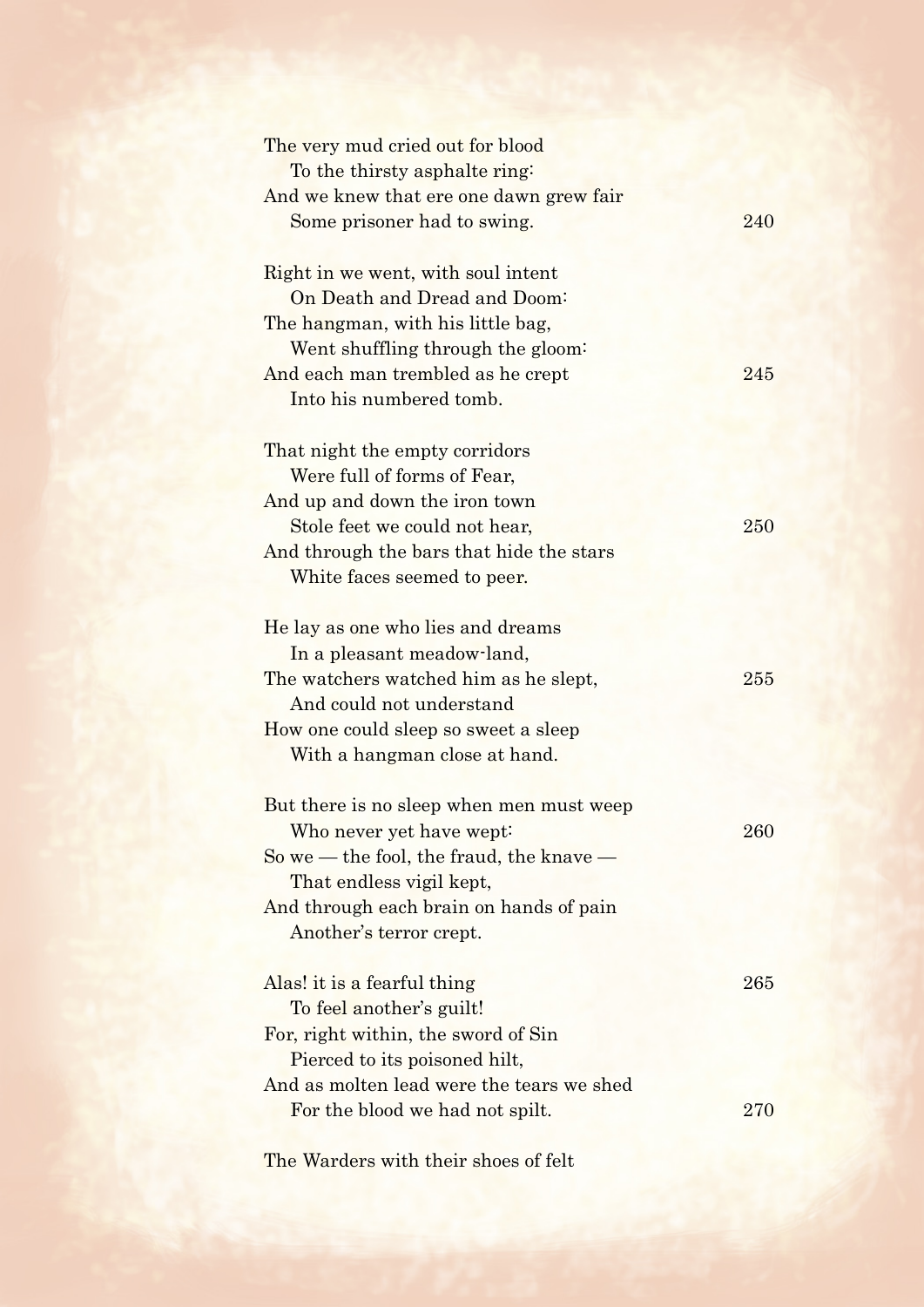| Crept by each padlocked door,                |     |
|----------------------------------------------|-----|
| And peeped and saw, with eyes of awe,        |     |
| Grey figures on the floor,                   |     |
| And wondered why men knelt to pray           | 275 |
| Who never prayed before.                     |     |
|                                              |     |
| All through the night we knelt and prayed,   |     |
| Mad mourners of a corse!                     |     |
| The troubled plumes of midnight were         |     |
| The plumes upon a hearse:                    | 280 |
| And bitter wine upon a sponge                |     |
| Was the savour of Remorse.                   |     |
|                                              |     |
| The grey cock crew, the red cock crew,       |     |
| But never came the day:                      |     |
| And crooked shapes of Terror crouched,       | 285 |
| In the corners where we lay:                 |     |
| And each evil sprite that walks by night     |     |
| Before us seemed to play.                    |     |
|                                              |     |
| They glided past, they glided fast,          |     |
| Like travellers through a mist:              | 290 |
| They mocked the moon in a rigadoon           |     |
| Of delicate turn and twist,                  |     |
| And with formal pace and loathsome grace     |     |
| The phantoms kept their tryst.               |     |
|                                              |     |
| With mop and mow, we saw them go,            | 295 |
| Slim shadows hand in hand:                   |     |
| About, about, in ghostly rout                |     |
| They trod a saraband:                        |     |
| And the damned grotesques made arabesques,   |     |
| Like the wind upon the sand!                 | 300 |
|                                              |     |
| With the pirouettes of marionettes,          |     |
| They tripped on pointed tread:               |     |
| But with flutes of Fear they filled the ear, |     |
| As their grisly masque they led,             |     |
| And loud they sang, and long they sang,      | 305 |
| For they sang to wake the dead.              |     |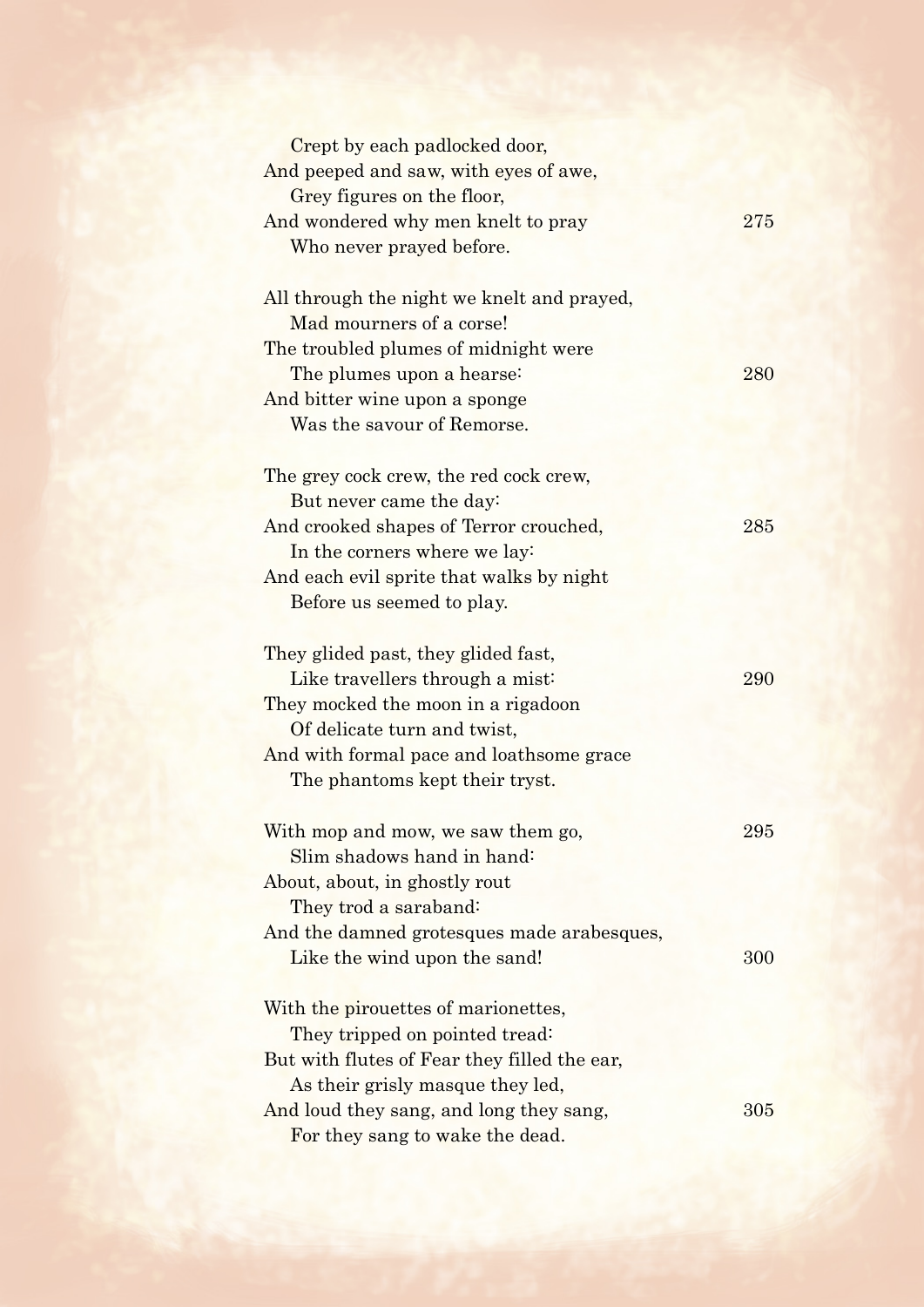| 'Oho!' they cried, 'The world is wide,         |     |
|------------------------------------------------|-----|
| But fettered limbs go lame!                    |     |
| And once, or twice, to throw the dice          |     |
| Is a gentlemanly game,                         | 310 |
| But he does not win who plays with Sin         |     |
| In the secret House of Shame.'                 |     |
| No things of air these antics were,            |     |
| That frolicked with such glee:                 |     |
| To men whose lives were held in gyves,         | 315 |
| And whose feet might not go free,              |     |
| Ah! wounds of Christ! they were living things, |     |
| Most terrible to see.                          |     |
| Around, around, they waltzed and wound;        |     |
| Some wheeled in smirking pairs;                | 320 |
| With the mincing step of a demirep             |     |
| Some sidled up the stairs:                     |     |
| And with subtle sneer, and fawning leer,       |     |
| Each helped us at our prayers.                 |     |
| The morning wind began to moan,                | 325 |
| But still the night went on:                   |     |
| Through its giant loom the web of gloom        |     |
| Crept till each thread was spun-               |     |
| And, as we prayed, we grew afraid              |     |
| Of the Justice of the Sun.                     | 330 |
| The moaning wind went wandering round          |     |
| The weeping prison-wall:                       |     |
| Till like a wheel of turning steel             |     |
| We felt the minutes crawl:                     |     |
| O moaning wind! what had we done               | 335 |
| To have such a seneschal?                      |     |
| At last I saw the shadowed bars,               |     |
| Like a lattice wrought in lead,                |     |
| Move right across the whitewashed wall         |     |
| That faced my three-plank bed,                 | 340 |
| And I knew that somewhere in the world         |     |
| God's dreadful dawn was red.                   |     |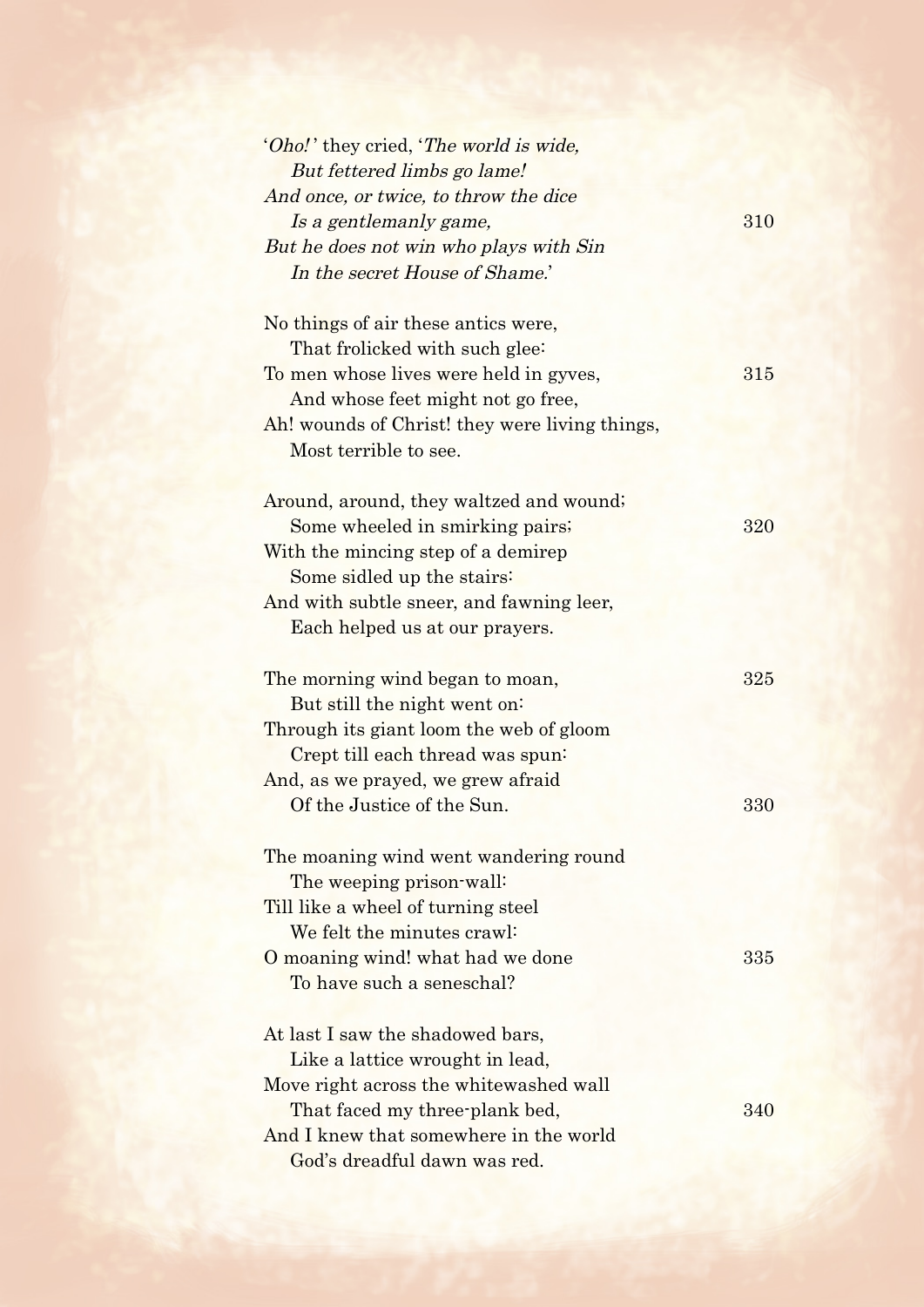| At six o'clock we cleaned our cells,          |     |
|-----------------------------------------------|-----|
| At seven all was still,                       |     |
| But the sough and swing of a mighty wing      | 345 |
| The prison seemed to fill,                    |     |
| For the Lord of Death with icy breath         |     |
| Had entered in to kill.                       |     |
|                                               |     |
| He did not pass in purple pomp,               |     |
| Nor ride a moon-white steed.                  | 350 |
| Three yards of cord and a sliding board       |     |
| Are all the gallows' need:                    |     |
| So with rope of shame the Herald came         |     |
| To do the secret deed.                        |     |
| We were as men who through a fen              | 355 |
| Of filthy darkness grope:                     |     |
| We did not dare to breathe a prayer,          |     |
| Or to give our anguish scope:                 |     |
| Something was dead in each of us,             |     |
| And what was dead was Hope.                   | 360 |
|                                               |     |
| For Man's grim Justice goes its way           |     |
| And will not swerve aside:                    |     |
| It slays the weak, it slays the strong,       |     |
| It has a deadly stride:                       |     |
| With iron heel it slays the strong,           | 365 |
| The monstrous parricide!                      |     |
|                                               |     |
| We waited for the stroke of eight:            |     |
| Each tongue was thick with thirst:            |     |
| For the stroke of eight is the stroke of Fate |     |
| That makes a man accursed,                    | 370 |
| And Fate will use a running noose             |     |
| For the best man and the worst.               |     |
|                                               |     |
| We had no other thing to do,                  |     |
| Save to wait for the sign to come.            |     |
| So, like things of stone in a valley lone,    | 375 |
| Quiet we sat and dumb:                        |     |
| But each man's heart beat thick and quick,    |     |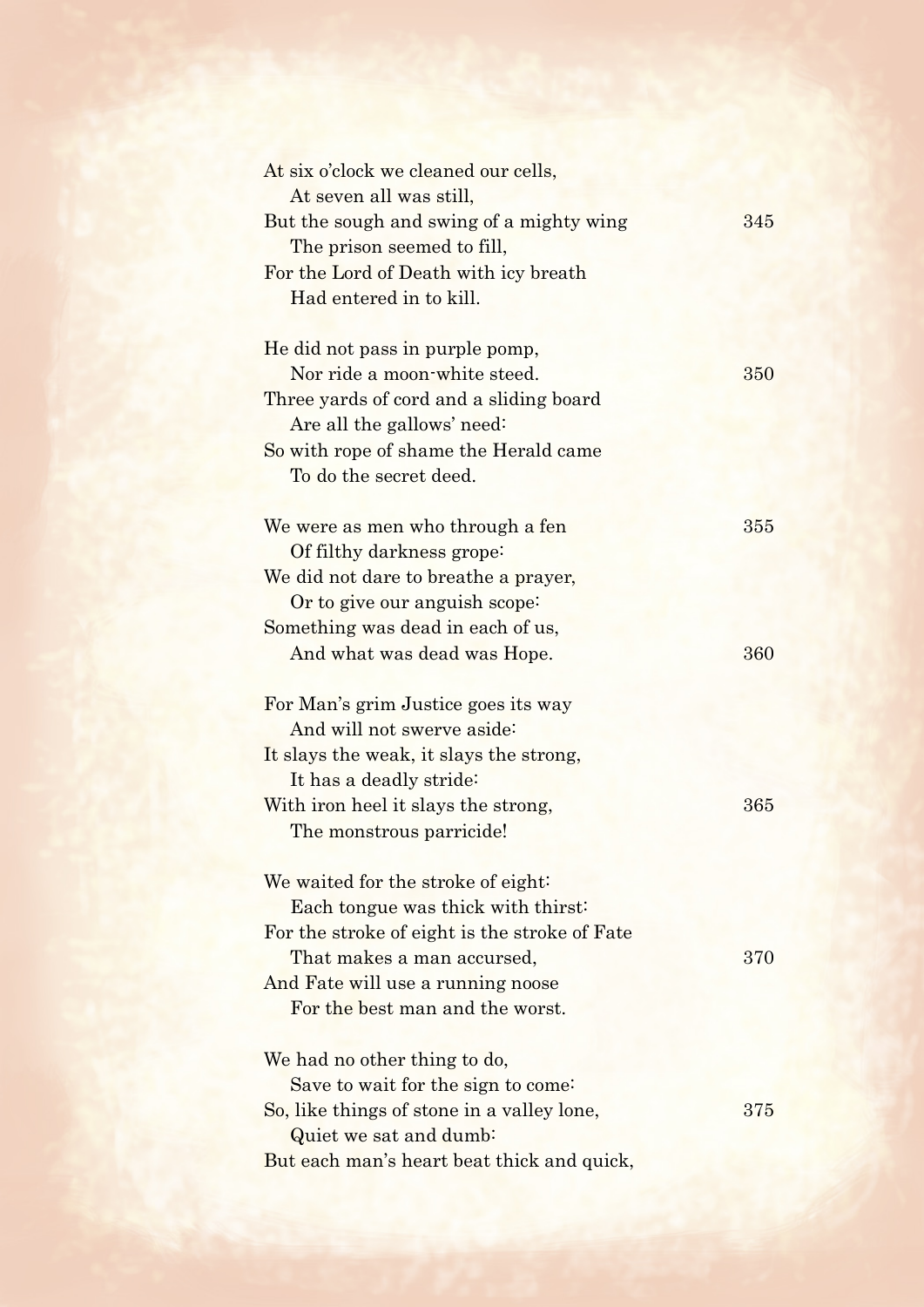# Like a madman on a drum! With sudden shock the prison-clock Smote on the shivering air, 380 And from all the gaol rose up a wail Of impotent despair, Like the sound that frightened marshes hear From some leper in his lair.

| And as one sees most dreadful things                                     | 385 |
|--------------------------------------------------------------------------|-----|
| In the crystal of a dream,                                               |     |
| We saw the greasy hempen rope                                            |     |
| Hooked to the blackened beam,                                            |     |
| And heard the prayer the hangman's snare                                 |     |
| Strangled into a scream.                                                 | 390 |
| And all the woe that moved him so<br>$\mathbf{m}$ 1 1 1 1 1 $\mathbf{m}$ |     |

| That he gave that bitter cry,               |     |
|---------------------------------------------|-----|
| And the wild regrets, and the bloody sweats |     |
| None knew so well as I:                     |     |
| For he who lives more lives than one        | 395 |
| More deaths than one must die.              |     |

#### IV

| There is no chapel on the day            |     |
|------------------------------------------|-----|
| On which they hang a man:                |     |
| The Chaplain's heart is far too sick,    |     |
| Or his face is far too wan,              | 400 |
| Or there is that written in his eyes     |     |
| Which none should look upon.             |     |
| So they kept us close till nigh on noon, |     |
| And then they rang the bell,             |     |
| And the Warders with their jingling keys | 405 |
| Opened each listening cell,              |     |
| And down the iron stair we tramped,      |     |
| Each from his separate Hell.             |     |
|                                          |     |
| Out into God's sweet air we went,        |     |
| But not in wonted way,                   |     |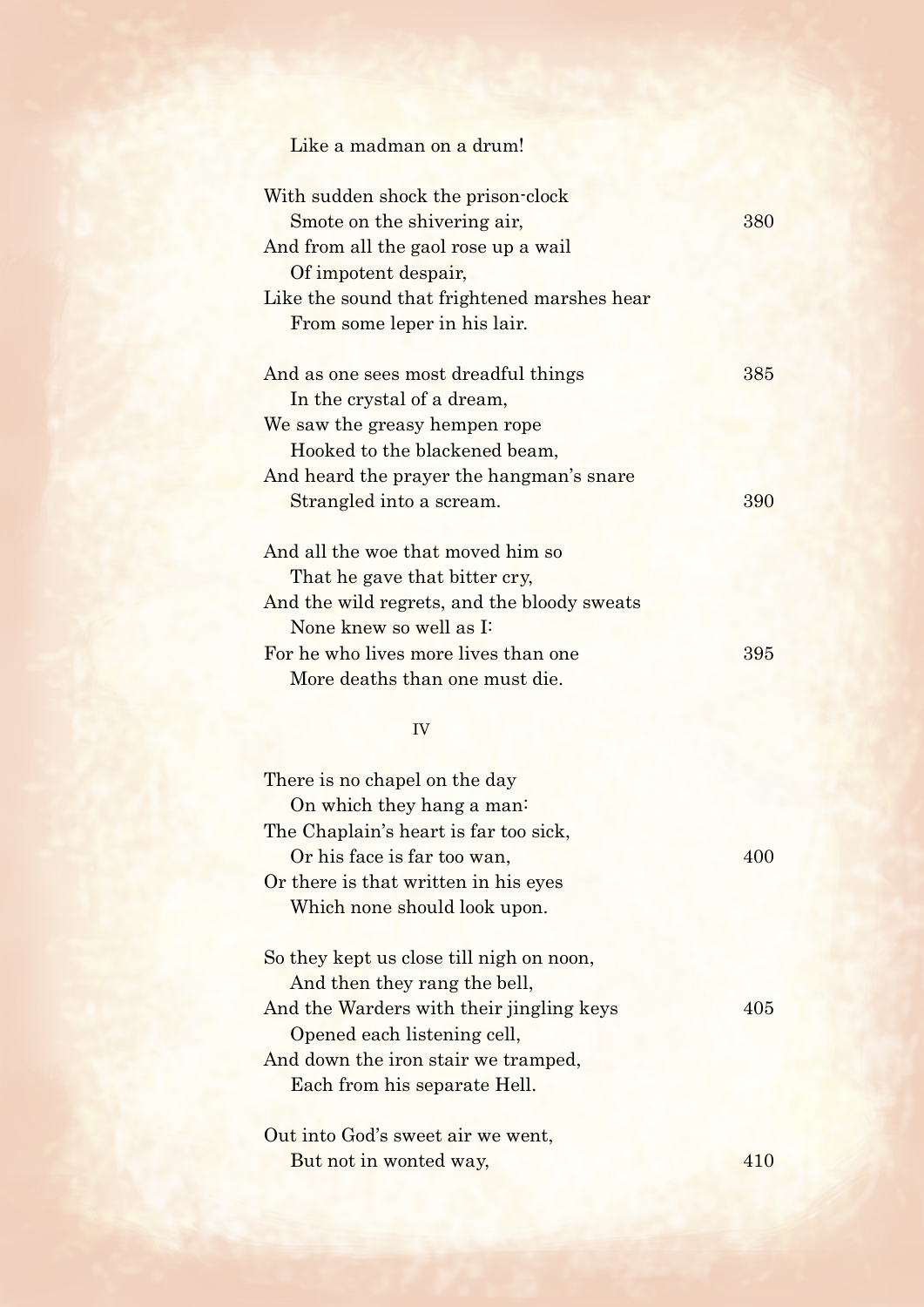| For this man's face was white with fear, |     |
|------------------------------------------|-----|
| And that man's face was grey,            |     |
| And I never saw sad men who looked       |     |
| So wistfully at the day.                 |     |
| I never saw sad men who looked           | 415 |
| With such a wistful eye                  |     |
| Upon that little tent of blue            |     |
| We prisoners called the sky,             |     |
| And at every careless cloud that passed  |     |
| In happy freedom by.                     | 420 |
| But there were those amongst us all      |     |
| Who walked with downcast head,           |     |
| And knew that, had each got his due,     |     |
| They should have died instead:           |     |
| He had but killed a thing that lived,    | 425 |
| Whilst they had killed the dead.         |     |
|                                          |     |
| For he who sins a second time            |     |
| Wakes a dead soul to pain,               |     |
| And draws it from its spotted shroud,    |     |
| And makes it bleed again,                | 430 |
| And makes it bleed great gouts of blood, |     |
| And makes it bleed in vain!              |     |
| Like ape or clown, in monstrous garb     |     |
| With crooked arrows starred,             |     |
| Silently we went round and round         | 435 |
| The slippery asphalte yard;              |     |
| Silently we went round and round,        |     |
| And no man spoke a word.                 |     |
| Silently we went round and round,        |     |
| And through each hollow mind             | 440 |
| The Memory of dreadful things            |     |
| Rushed like a dreadful wind,             |     |
| And Horror stalked before each man,      |     |
| And Terror crept behind.                 |     |
|                                          |     |
| The Warders strutted up and down,        | 445 |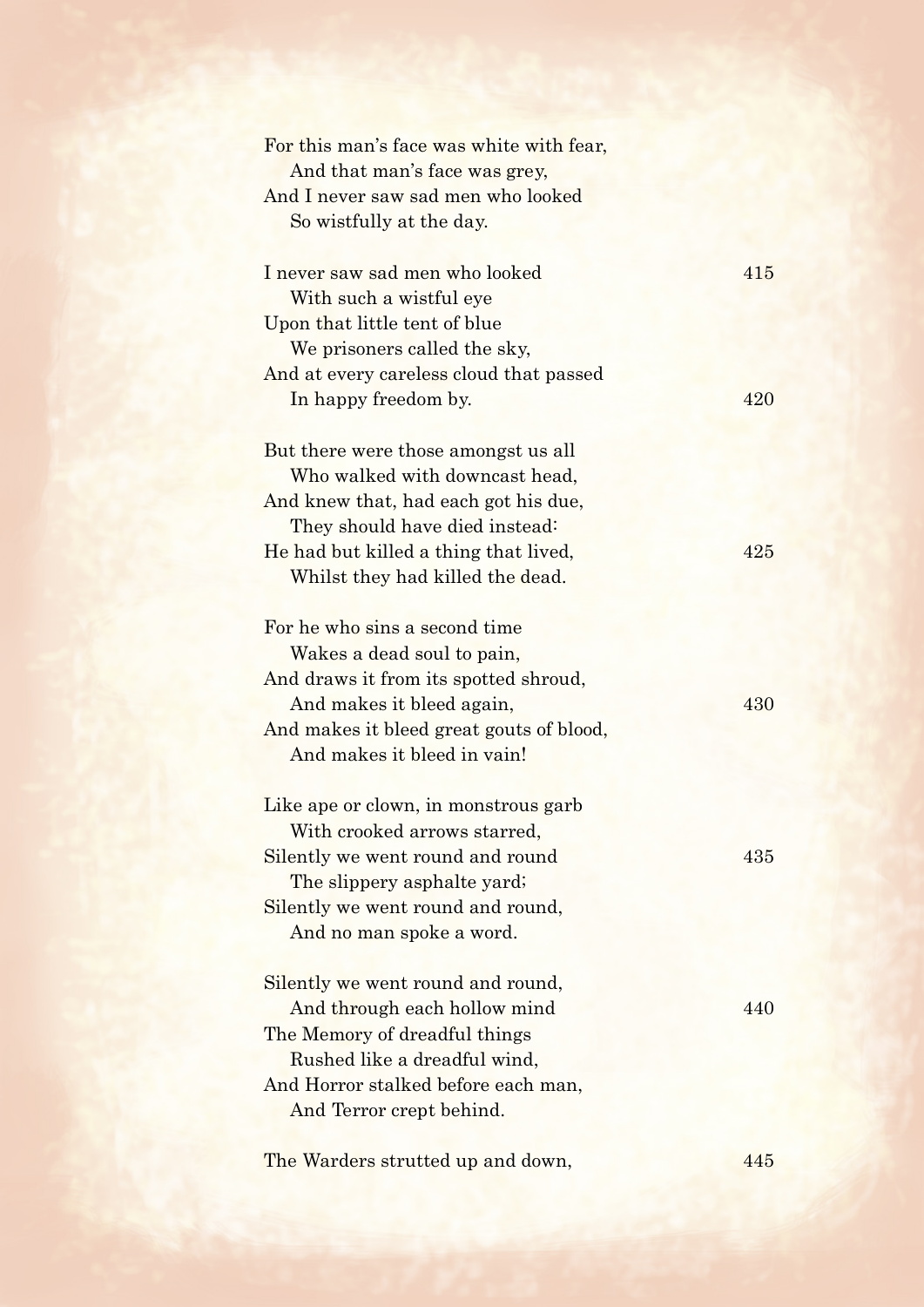| And kept their herd of brutes,            |     |
|-------------------------------------------|-----|
| Their uniforms were spick and span,       |     |
| And they wore their Sunday suits,         |     |
| But we knew the work they had been at,    |     |
| By the quicklime on their boots.          | 450 |
|                                           |     |
| For where a grave had opened wide,        |     |
| There was no grave at all:                |     |
| Only a stretch of mud and sand            |     |
| By the hideous prison-wall,               |     |
| And a little heap of burning lime,        | 455 |
| That the man should have his pall.        |     |
|                                           |     |
| For he has a pall, this wretched man,     |     |
| Such as few men can claim:                |     |
| Deep down below a prison-yard,            |     |
| Naked for greater shame,                  | 460 |
| He lies, with fetters on each foot,       |     |
| Wrapt in a sheet of flame!                |     |
|                                           |     |
| And all the while the burning lime        |     |
| Eats flesh and bone away,                 |     |
| It eats the brittle bone by night,        | 465 |
| And the soft flesh by day,                |     |
| It eats the flesh and bone by turns,      |     |
| But it eats the heart alway.              |     |
|                                           |     |
| For three long years they will not sow    |     |
| Or root or seedling there:                | 470 |
| For three long years the unblessed spot   |     |
| Will sterile be and bare,                 |     |
| And look upon the wondering sky           |     |
| With unreproachful stare.                 |     |
|                                           |     |
| They think a murderer's heart would taint | 475 |
| Each simple seed they sow.                |     |
| It is not true! God's kindly earth        |     |
| Is kindlier than men know,                |     |
| And the red rose would but blow more red, |     |
| The white rose whiter blow.               | 480 |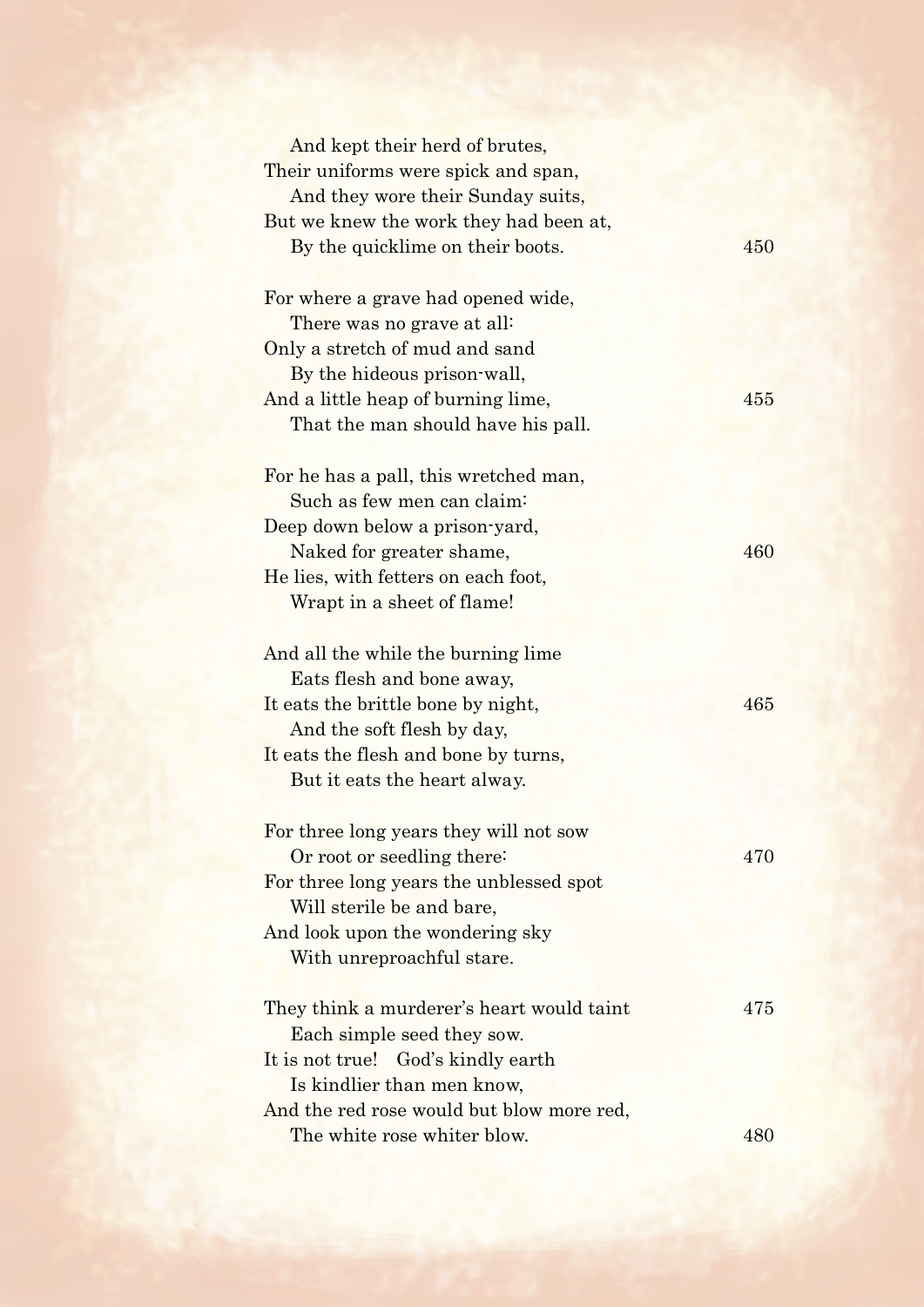| Out of his mouth a red, red rose!                                        |     |
|--------------------------------------------------------------------------|-----|
| Out of his heart a white!                                                |     |
| For who can say by what strange way,<br>Christ brings His will to light, |     |
| Since the barren staff the pilgrim bore                                  | 485 |
| Bloomed in the great Pope's sight?                                       |     |
| But neither milk-white rose nor red                                      |     |
| May bloom in prison air;                                                 |     |
| The shard, the pebble, and the flint,                                    |     |
| Are what they give us there:                                             | 490 |
| For flowers have been known to heal                                      |     |
| A common man's despair.                                                  |     |
| So never will wine-red rose or white,                                    |     |
| Petal by petal, fall                                                     |     |
| On that stretch of mud and sand that lies                                | 495 |
| By the hideous prison-wall,                                              |     |
| To tell the men who tramp the yard                                       |     |
| That God's Son died for all.                                             |     |
| Yet though the hideous prison-wall                                       |     |
| Still hems him round and round,                                          | 500 |
| And a spirit may not walk by night                                       |     |
| That is with fetters bound,                                              |     |
| And a spirit may but weep that lies                                      |     |
| In such unholy ground,                                                   |     |
| He is at peace — this wretched man —                                     | 505 |
| At peace, or will be soon:                                               |     |
| There is no thing to make him mad,                                       |     |
| Nor does Terror walk at noon,                                            |     |
| For the lampless Earth in which he lies                                  |     |
| Has neither Sun nor Moon.                                                | 510 |
| They hanged him as a beast is hanged:                                    |     |
| They did not even toll                                                   |     |
| A requiem that might have brought                                        |     |
| Rest to his startled soul,                                               |     |
| But hurriedly they took him out,                                         | 515 |
| And hid him in a hole.                                                   |     |
|                                                                          |     |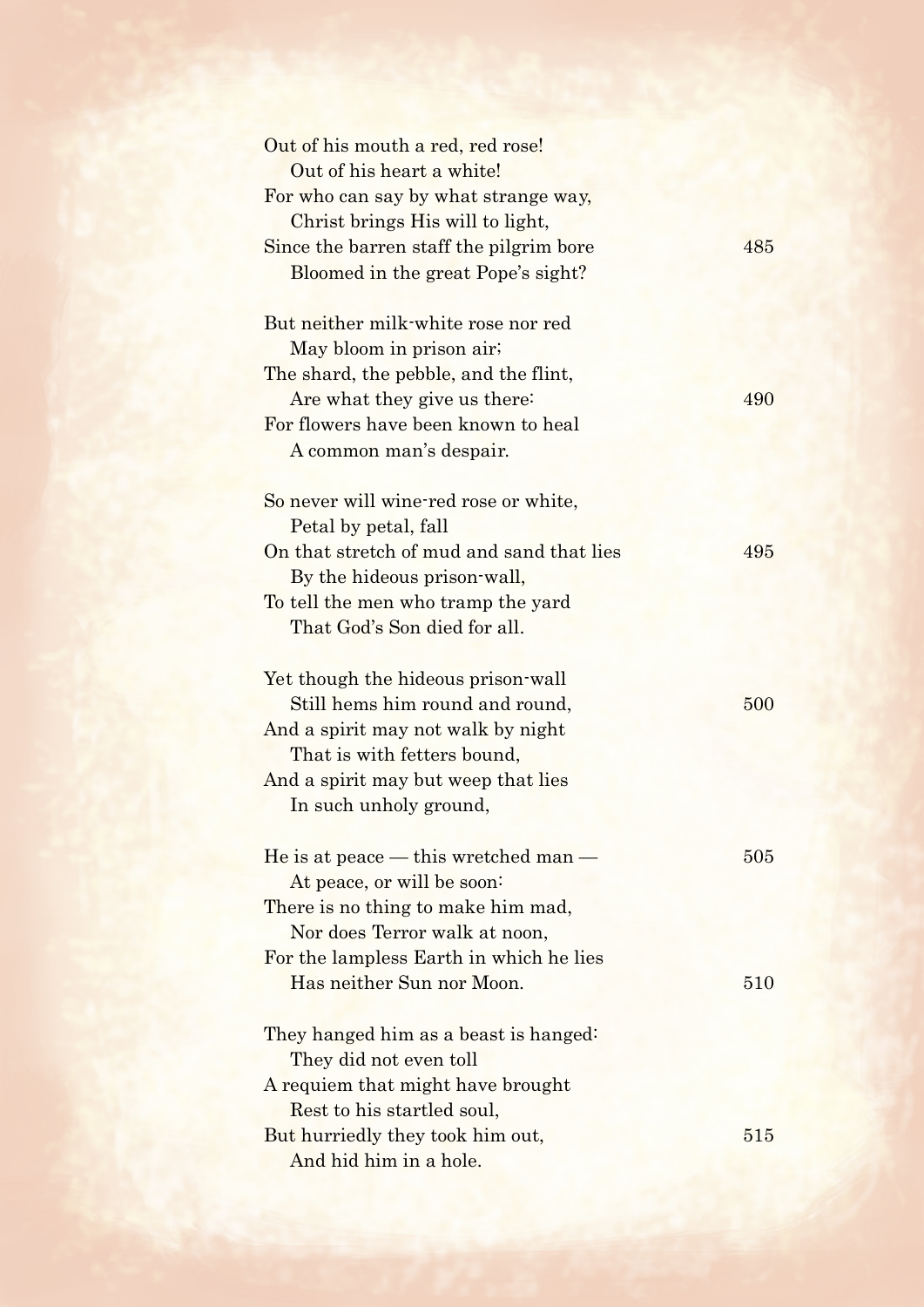| They stripped him of his canvas clothes,      |     |
|-----------------------------------------------|-----|
| And gave him to the flies:                    |     |
| They mocked the swollen purple throat,        |     |
| And the stark and staring eyes:               | 520 |
| And with laughter loud they heaped the shroud |     |
| In which their convict lies.                  |     |
| The Chaplain would not kneel to pray          |     |
| By his dishonoured grave:                     |     |
| Nor mark it with that blessed Cross           | 525 |
| That Christ for sinners gave,                 |     |
| Because the man was one of those              |     |
| Whom Christ came down to save.                |     |
| Yet all is well; he has but passed            |     |
| To life's appointed bourne:                   | 530 |
| And alien tears will fill for him             |     |
| Pity's long-broken urn,                       |     |
| For his mourners will be outcast men,         |     |
| And outcasts always mourn.                    |     |
| $\boldsymbol{\mathrm{V}}$                     |     |
|                                               |     |
| I know not whether Laws be right,             | 535 |
| Or whether Laws be wrong;                     |     |
| All that we know who lie in gaol              |     |
| Is that the wall is strong.                   |     |
| And that each day is like a year,             |     |
| A year whose days are long.                   | 540 |
| But this I know, that every Law               |     |
|                                               |     |
| That men have made for Man,                   |     |
| Since first Man took his brother's life,      |     |
| And the sad world began,                      |     |
| But straws the wheat and saves the chaff      | 545 |
| With a most evil fan.                         |     |
| This too I know — and wise it were            |     |
| If each could know the same —                 |     |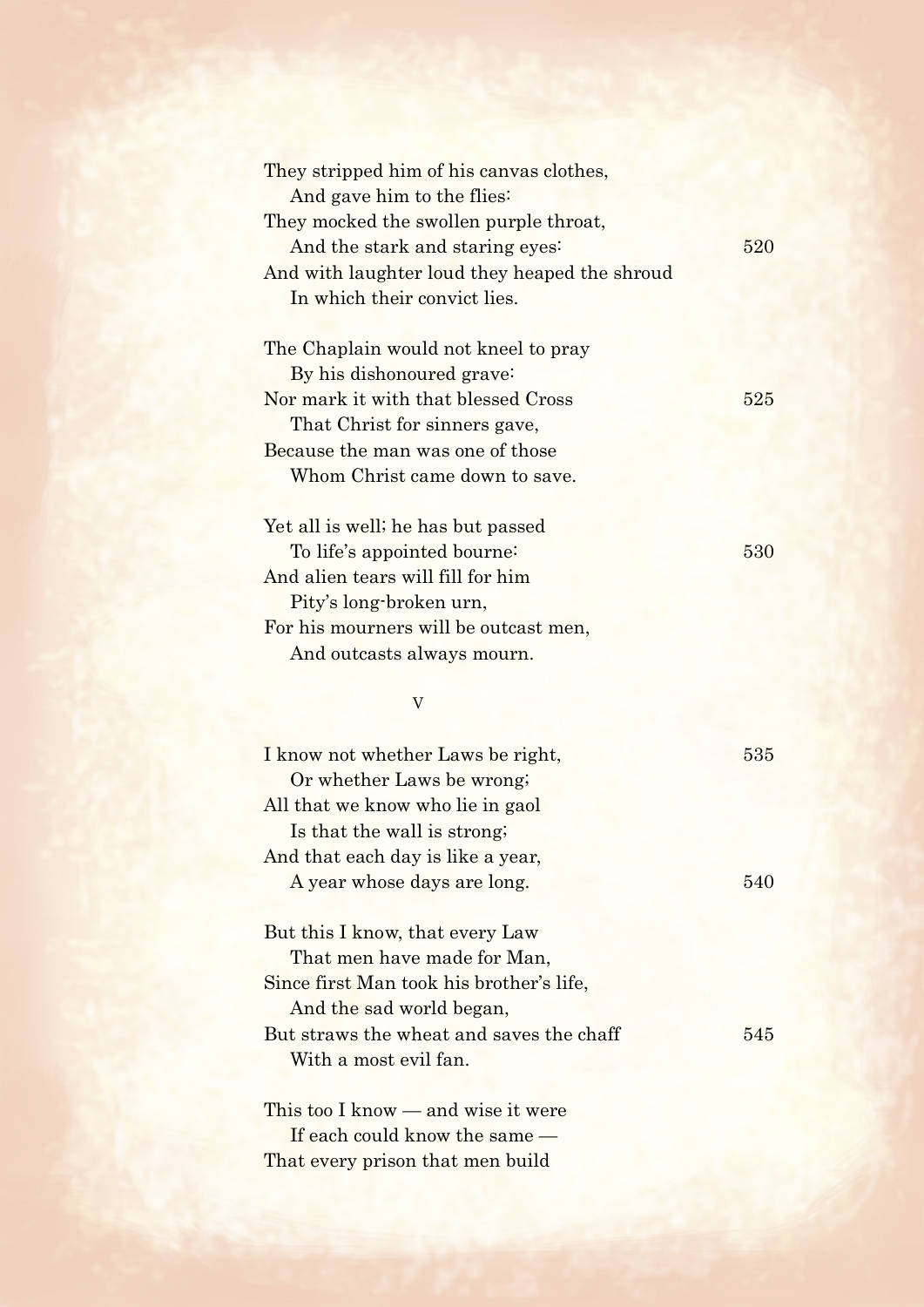| Is built with bricks of shame,<br>And bound with bars lest Christ should see<br>How men their brothers maim.                                                                                                                        | 550        |
|-------------------------------------------------------------------------------------------------------------------------------------------------------------------------------------------------------------------------------------|------------|
| With bars they blur the gracious moon,<br>And blind the goodly sun:<br>And they do well to hide their Hell,<br>For in it things are done<br>That Son of God nor son of Man<br>Ever should look upon!                                | 555        |
| The vilest deeds like poison weeds,<br>Bloom well in prison-air;<br>It is only what is good in Man<br>That wastes and withers there:<br>Pale Anguish keeps the heavy gate,<br>And the Warder is Despair.                            | 560        |
| For they starve the little frightened child<br>Till it weeps both night and day:<br>And they scourge the weak, and flog the fool,<br>And gibe the old and grey,<br>And some grow mad, and all grow bad,<br>And none a word may say. | 565<br>570 |
| Each narrow cell in which we dwell<br>Is a foul and dark latrine,<br>And the fetid breath of living Death<br>Chokes up each grated screen,<br>And all, but Lust, is turned to dust<br>In Humanity's machine.                        | 575        |
| The brackish water that we drink<br>Creeps with a loathsome slime,<br>And the bitter bread they weigh in scales<br>Is full of chalk and lime,<br>And Sleep will not lie down, but walks<br>Wild-eyed, and cries to Time.            | 580        |
| But though lean Hunger and green Thirst                                                                                                                                                                                             |            |

Like asp with adder fight,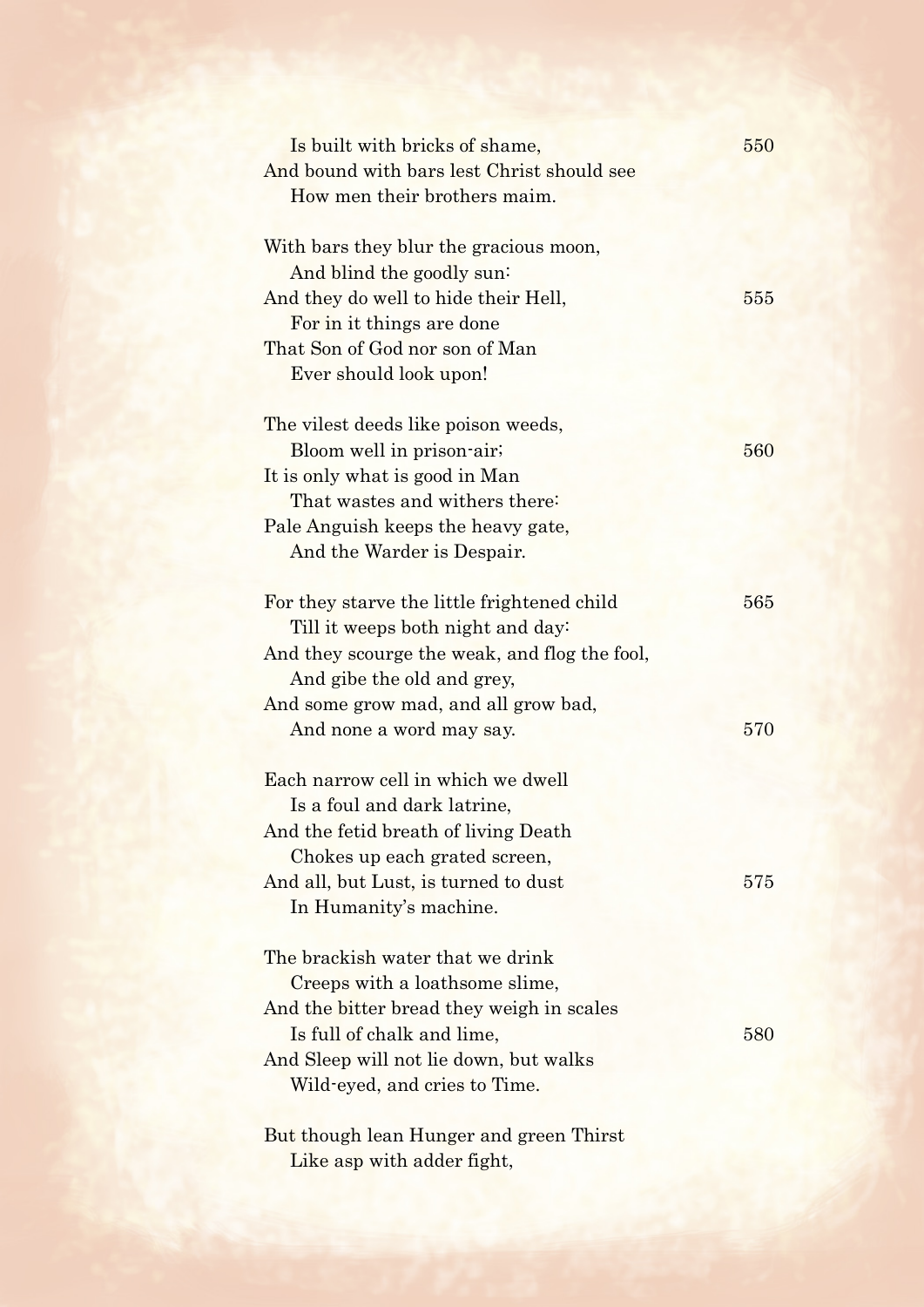| We have little care of prison fare,<br>For what chills and kills outright<br>Is that every stone one lifts by day<br>Becomes one's heart by night.                                                                 | 585 |
|--------------------------------------------------------------------------------------------------------------------------------------------------------------------------------------------------------------------|-----|
| With midnight always in one's heart,<br>And twilight in one's cell,<br>We turn the crank, or tear the rope,<br>Each in his separate Hell,<br>And the silence is more awful far<br>Than the sound of a brazen bell. | 590 |
| And never a human voice comes near<br>To speak a gentle word:<br>And the eye that watches through the door                                                                                                         | 595 |
| Is pitiless and hard:<br>And by all forgot, we rot and rot,<br>With soul and body marred.<br>And thus we rust Life's iron chain                                                                                    | 600 |
| Degraded and alone:<br>And some men curse, and some men weep,<br>And some men make no moan-<br>But God's eternal Laws are kind<br>And break the heart of stone.                                                    | 605 |
| And every human heart that breaks,<br>In prison-cell or yard,<br>Is as that broken box that gave<br>Its treasure to the Lord,<br>And filled the unclean leper's house<br>With the scent of costliest nard.         | 610 |
| Ah! happy they whose hearts can break<br>And peace of pardon win!<br>How else may man make straight his plan<br>And cleanse his soul from Sin?<br>How else but through a broken heart<br>May Lord Christ enter in? | 615 |

And he of the swollen purple throat,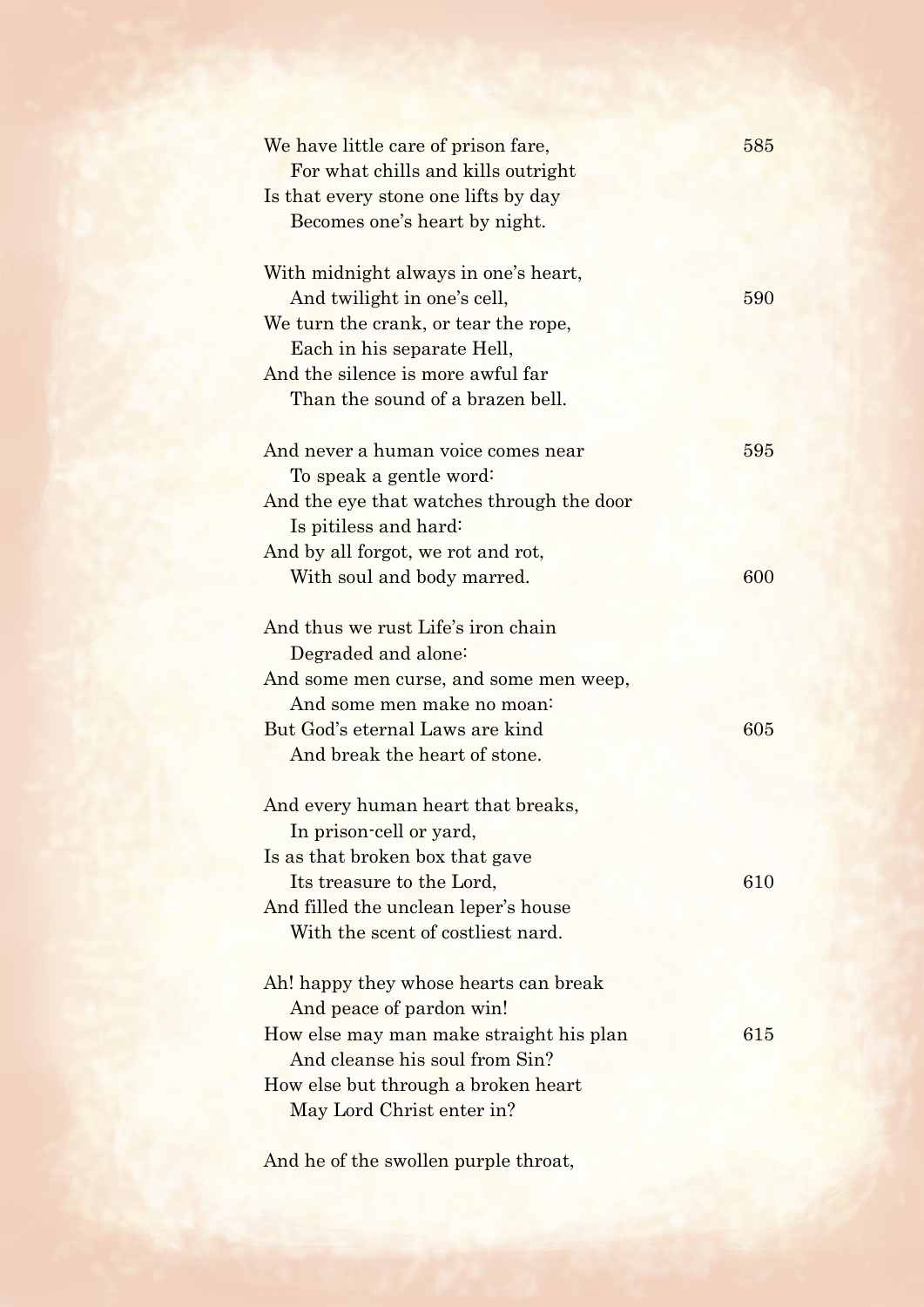| And the stark and staring eyes,               | 620 |
|-----------------------------------------------|-----|
| Waits for the holy hands that took            |     |
| The Thief to Paradise;                        |     |
| And a broken and a contrite heart             |     |
| The Lord will not despise.                    |     |
| The man in red who reads the Law              | 625 |
| Gave him three weeks of life,                 |     |
| Three little weeks in which to heal           |     |
| His soul of his soul's strife,                |     |
| And cleanse from every blot of blood          |     |
| The hand that held the knife.                 | 630 |
| And with tears of blood he cleansed the hand, |     |
| The hand that held the steel:                 |     |
| For only blood can wipe out blood,            |     |
| And only tears can heal:                      |     |
| And the crimson stain that was of Cain        | 635 |
| Because Christ's snow-white seal.             |     |
| VI                                            |     |
|                                               |     |
| In Reading goal by Reading town               |     |
| There is a pit of shame,                      |     |
| And in it lies a wretched man                 |     |
| Eaten by teeth of flame,                      | 640 |
| In a burning winding sheet he lies,           |     |
| And his grave has got no name.                |     |
| And there, till Christ call forth the dead,   |     |
| In silence let him lie:                       |     |
| No need to waste the foolish tear,            | 645 |
| Or heave the windy sigh:                      |     |
| The man had killed the thing he loved,        |     |
| And so he had to die.                         |     |
| And all men kill the thing they love,         |     |
| By all let this be heard,                     | 650 |
| Some do it with a bitter look,                |     |
| Some with a flattering word,                  |     |
| The coward does it with a kiss,               |     |
|                                               |     |